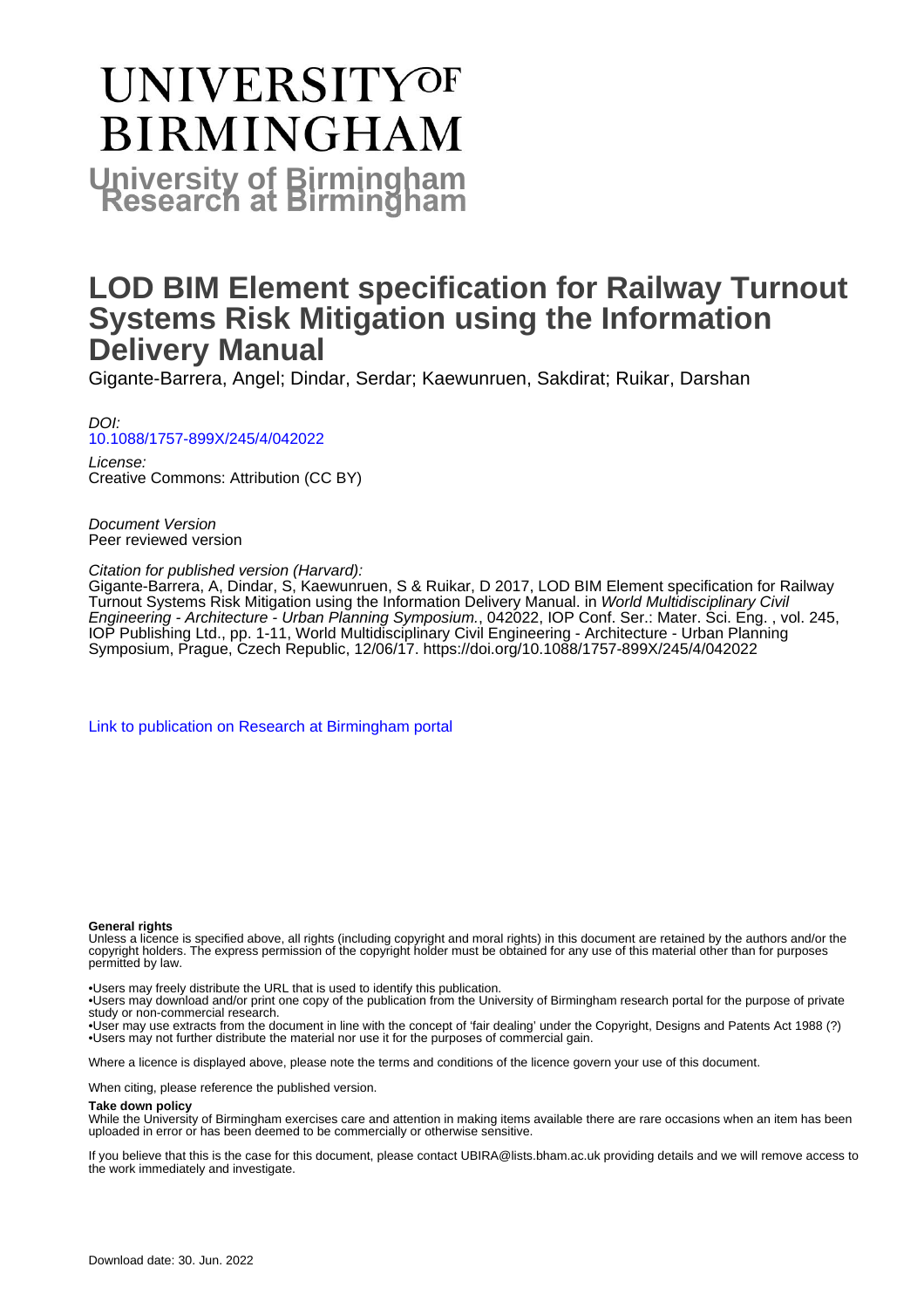### **LOD BIM Element specification for Railway Turnout Systems Risk Mitigation using the Information Delivery Manual**

**Ángel Gigante-Barrera<sup>1</sup> , Serdar Dindar1,2 , Sakdirat Kaewunruen1,2, Darshan Ruikar <sup>1</sup>**

<sup>1</sup> Department of Civil Engineering, School of Engineering, The University of Birmingham, Birmingham, B15 2TT, United Kingdom

<sup>2</sup> Birmingham Centre for Railway Research and Education, Gisbert Kapp, The University of Birmingham, Birmingham, B15 2TT , United Kingdom

#### SXD319@bham.ac.uk

**Abstract**. Railway turnouts are complex systems designed using complex geometries and grades which makes them difficult to be managed in terms of risk prevention. This feature poses a substantial peril to rail users as it is considered a cause of derailment. In addition, derailment deals to financial losses due to operational downtimes and monetary compensations in case of death or injure. These are fundamental drivers to consider mitigating risks arising from poor risk management during design. Prevention through design (PtD) is a process that introduces tacit knowledge from industry professionals during the design process. There is evidence that Building Information Modelling (BIM) can help to mitigate risk since the inception of the project. BIM is considered an Information System (IS) were tacit knowledge can be stored and retrieved from a digital database making easy to take promptly decisions as information is ready to be analysed. BIM at the model element level entails working with 3D elements and embedded data, therefore adding a layer of complexity to the management of information along the different stages of the project and across different disciplines. In order to overcome this problem, the industry has created a framework for model progression specification named Level of Development (LOD). The paper presents an IDM based framework for design risk mitigation through code validation using the LOD. This effort resulted on risk datasets which describe graphically and non-graphically a rail turnout as the model progresses. Thus, permitting its inclusion within risk information systems. The assignment of an LOD construct to a set of data, requires specialised management and process related expertise. Furthermore, the selection of a set of LOD constructs requires a purpose based analysis. Therefore, a framework for LOD constructs implementation within the IDM for code checking is required for the industry to progress in this particular field.

#### **1. Introduction**

Rail turnouts are complex assemblies of components used to divert a train from a particular rail track onto another track [1]. Rail turnouts are conflictive sections within a railway corridor as they constitute an exceptional discontinuity within the railway layout [2-4]. Furthermore, they are compound of complex assemblies (see [Figure 1\)](#page-2-0), which are composed of unique elements with different risk profiles to railway operations [2]. Only from the year period 2010 to 2015, nearly 572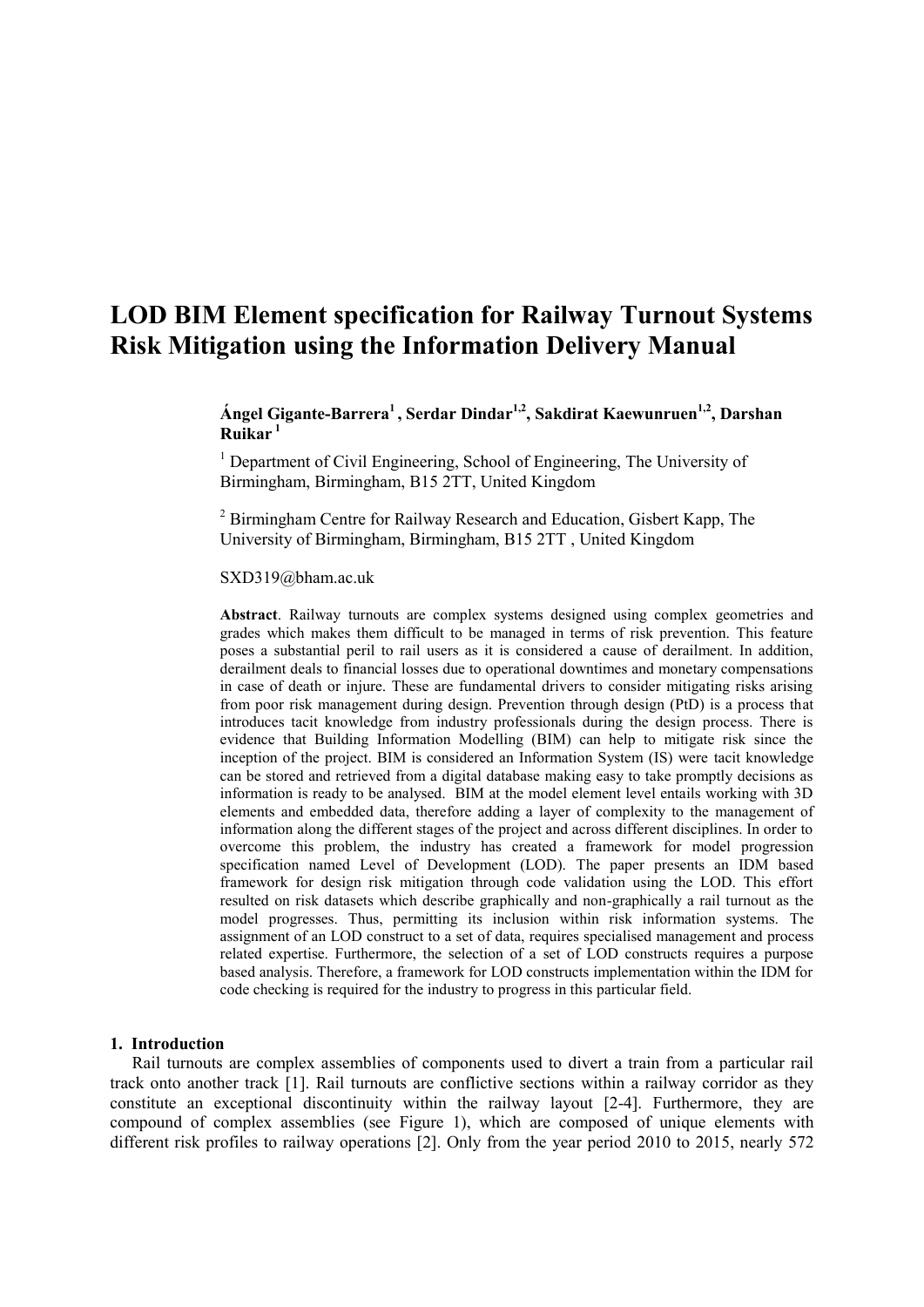derailments has been reported in the EU [5], while they account for 200 million of Euros in losses per year [6].

A report created by the UK Rail Safety & Standards Board in 2004, reported that that 28 % out of 1657 derailments that occurred during the years 1992 to 2001 were due to tracks not being complaint with the pertaining standards [7]. Three factors relevant to track standards analysis are Track Access, Increases in Track Degradation and Staff Competencies [7,8]. Since rail turnouts are a critical source of risk within railway designs and the increase in track degradation affects the quality of the turnout manufacturer product, these combined factors are the focus of the present study.

Risk management can proactively help to mitigate risk at design stage. Previous studies have studied the relationship between building design mitigation process and construction health and safety, also called Construction Hazards Prevention Through Design (CHPtD) [9-11]. Apart from construction hazards prevention, risk management methodologies have the potential to be integrated into the design stages [12, 13]. Building Information modeling can bridge the gap between design and risk management [14]. However, there is a lack of research that study prevention through design in relation to BIM processes. Therefore, there are two objectives to this research 1) to explore the relationship between rail turnout degradation risk management and BIM design processes and 2) to study issues that should be considered to create a Level of Development (3D model and embedded data model element progression) driven BIM database. The study uses the Information Delivery Manual standard which is used to develop the interoperable data format Industry Foundation Class



<span id="page-2-0"></span>**Figure 1.** The geometry of a simple turnout from [1]

(IFC) and its Model View Definitions (MVD).

#### **2. Background for LOD rule validation**

In the last years Building Information Modeling has helped teams to generate value thought early collaborative work [18]. This is seen as a solution to address the problem of fragmentation between design and construction which traditionally has resulted in inefficient work practices and costly changes late in the construction phase [19, 20]. The integration of early input from contractors, installers, fabricators, and suppliers as well as from designers allows to shift the decision making forward using BIM to model and simulate the project [21]. The use of BIM in the design process allows the potential to include project risk and value in the design review process, considered in parallel to engineering design, rather than as an activity performed separately, later in the design process (as it currently is)[21]. For example, the 2015 US National Model Railroad Association (NMRA) Technical Note TN-12, recommends a final visual and graphical check to evaluate rail turnouts calculations consistency with Computer Aided Design (CAD) drawings. However, the automated checking of model quality and regulations' adherence could eliminate human prone errors from the design process [23].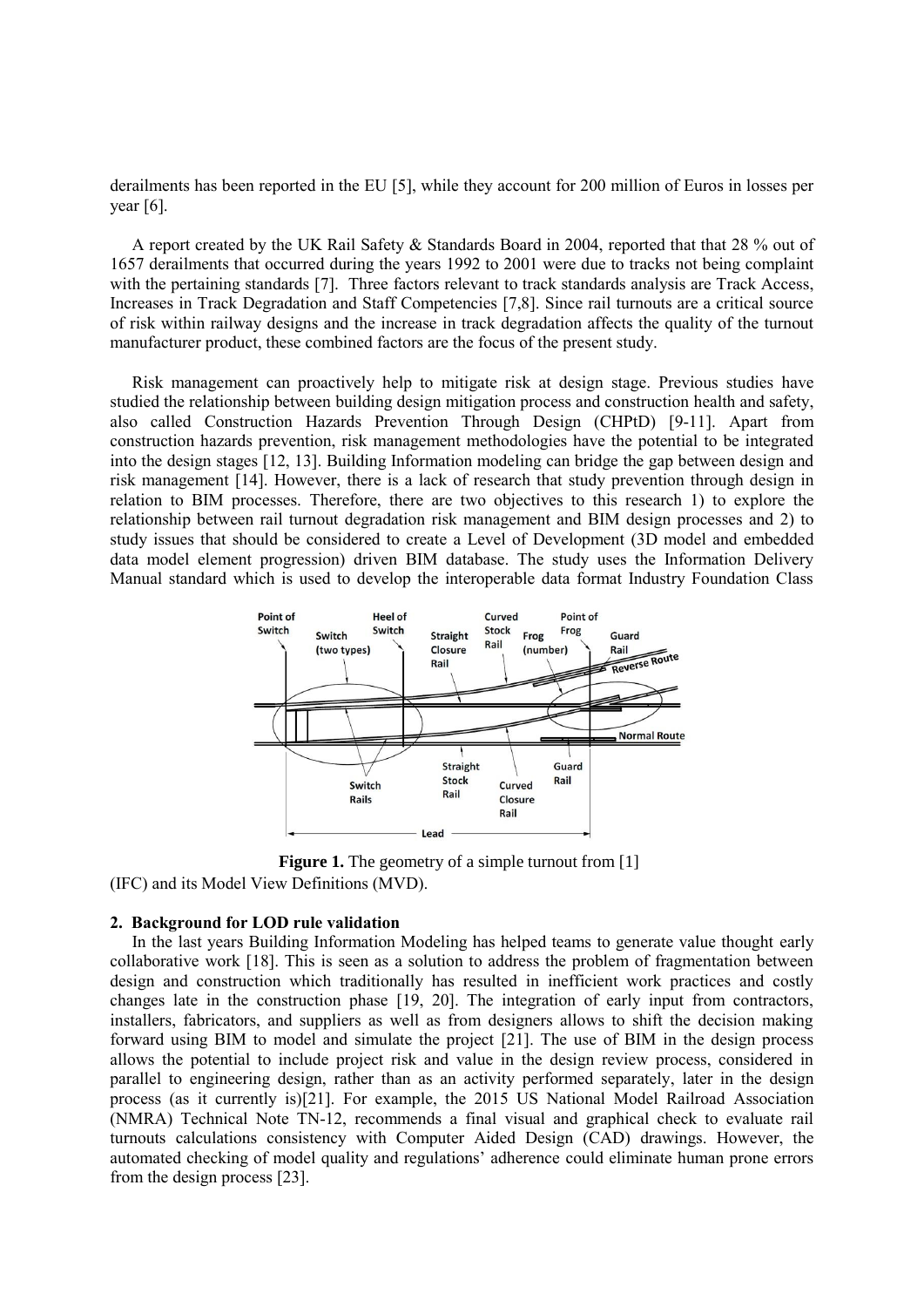In 2008, the American Institute of Architects (AIA), defined the Level of Development (LOD) [20], which is the term most used worldwide for defining BIM object content progress along the project development. It is used for coordinating modelling efforts between multiple parties [20]. This specification defines the model LOD as measure of model, estimate and schedule progression [20]. Currently, The LOD specification can be regarded as a measure standard and as such could be compared to a metric standard [21]. One example of this is the International System of Units kilogram, which as a controlled and fixed measure of mass could be considered as a benchmark against which all can compare [21]. However, its potential to serve as a measure of model progression for other uses rather than modelling, scheduling and cost (i.e risk management) has been underestimated. For the LOD to serve as a code validation tool the problem of domain expertise interpretation for the creation of the rules needs to be solved [22].

The Information Delivery Manual is used to create the Industry Foundation Class (common use data exchange interoperable format) Model View Definitions, which are contractual agreements that serve to include use case geometry, variables and rules relevant for the receiver of the data exchange [19]. The present research proposes modifying the Information Delivery Manual for the creation of a framework that allows the transformation of tacit turnout railway risk knowledge into appropriate LOD Exchange Requirements (data packages). Previous research has suggested attaching an LOD definition to an IDM Exchange requirement for IDM creation consistency [22, 23]. The creation of a risk LOD driven interoperable database will definitely have an impact on future design code checking and consequential risk assessment exercises.

#### **3. Methodology**

In order to develop a BIM IS database, which could be used for rail turnout design risk mitigation, the authors modified the IDM data gathering process to adapt its methodology to the product LOD specification requirements. Although, the scope of this study is limited to rail turnouts risk management, the knowledge data mining methods presented below, could be applied to other BIM applications and Architectural, Engineering and Construction (AEC) products.

The IDM methodology steps proposed within the Wix and Karlshøj's (2010) IDM Guide to Components and Development Methods [24], is used within the present research (see [Figure 2\)](#page-4-0). However, the study is limited to the Process Discovery, Data Mining, Process Map and Exchange Requirements stages. The Process Map stage will be the focus of study within this paper and its impact within the Functional Part and Business Rules stages will be tested in further studies.

Therefore, the first step consists on identifying the principal processes for rail turnouts design. Furthermore, the link between design and risk has been studied by identifying the design factors influencing rail degradation.

The Data Mining stage consisted on studying the current literature published on Rail Turnout Design. This stage allows to deduct attributes associated with each of the design risk critical decision points. The following studies [25-30], [28, 29, 31-33] and the authors' experience on rail risk management were found sufficient to link attributes to critical decision points.

The process Map stage required studying the Business Process Modeling Notation language (BPMN). The organisational, behavioural and informational perspective were studied in relation to the LOD. Its intrinsic constituents: BIM use, Stage, LOD number of definitions, Geometry and Classification System were discretised to analyse its behaviour and impact within the functional perspective.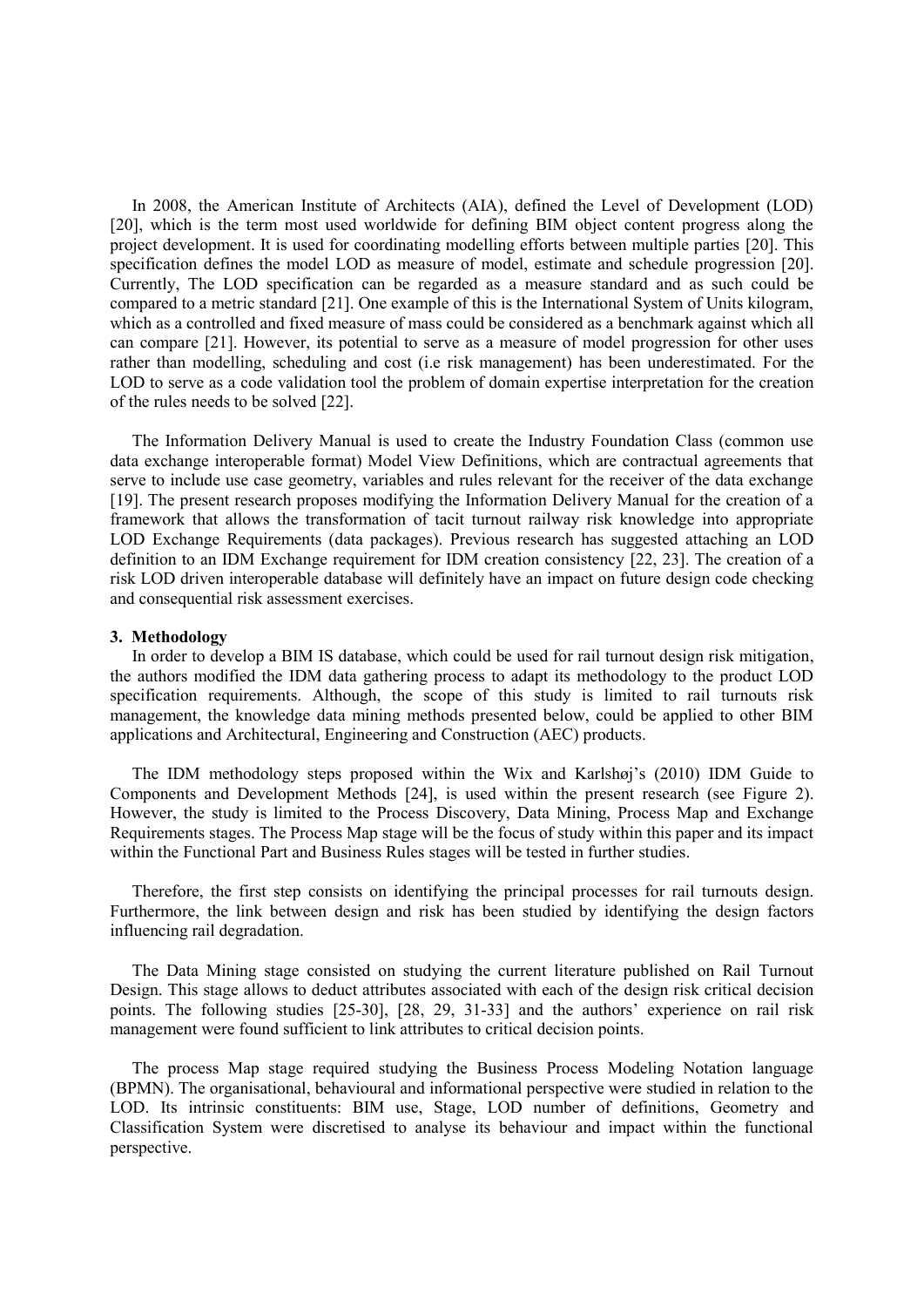Finally, built on the previous stages, Exchange requirements associated to LOD definitions were identified and categorized for its inclusion within the BIM risk database.



**Figure 2.** Process discovery and data mining development sequence [21]

#### <span id="page-4-0"></span>*3.1. Process discovery of the design factors influencing rail degradation.*

The discovery process entailed the analysis of various sources of information, including theses [25- 27], journal papers [28, 29, 31-34] and engineering books [30]. The design factors contributing to rail degradation in order of occurrence are the following: Rail Size, Rail-Wheel Material Type, Rail Profile, Track Alignment, Track construction and Rail Welding. Track construction sub-factors account for Superelevation, Track Elevation, Cant and Track curvature. A cause and effect diagram summarises the factors contributing to rail degradation (see [Figure 3\)](#page-4-1).



**Figure 3.** Cause effect diagram on design factors causing rail degradation

#### <span id="page-4-1"></span>*3.2. Data Mining.*

After deducing the design factors that lead to rail degradation, a data miming process is carried out. Within this section, we have analysed design factors related literature and found the attributes required to prepare the BIM model for a risk analysis based on design factors causing rail degradation. The critical factors analysed are the following:

Rail Size: The rail size degradation factor depends of the weight of the rail type expressed in kilograms per metre [27]. Therefore, when designing a rail for degradation mitigation purposes, the rail type should be selected based on the section weight given by the manufacturer.

Rail Wheel material type: Rail turnouts are critical points were the rail suffers maximum stress concentration [26]. Thus, manufacturers provide rails which tensile strength and toughness are increased by heat treatment to be used within this critical railway points [26]. The tensile strength of the steel measures the free propagation of a crack under stress and is measured in megapascals or newtons/millimeter<sup>2</sup> [35]. The fracture toughness is also an important mechanical properties of the steel and are measured in Pa·m<sup>1/2</sup> [32]. The types of steel are sorted out by their steel name, for example for check rails we can find the R200, R260, R320Cr types [33]. They give a measure of the tensile strength and material quality [36].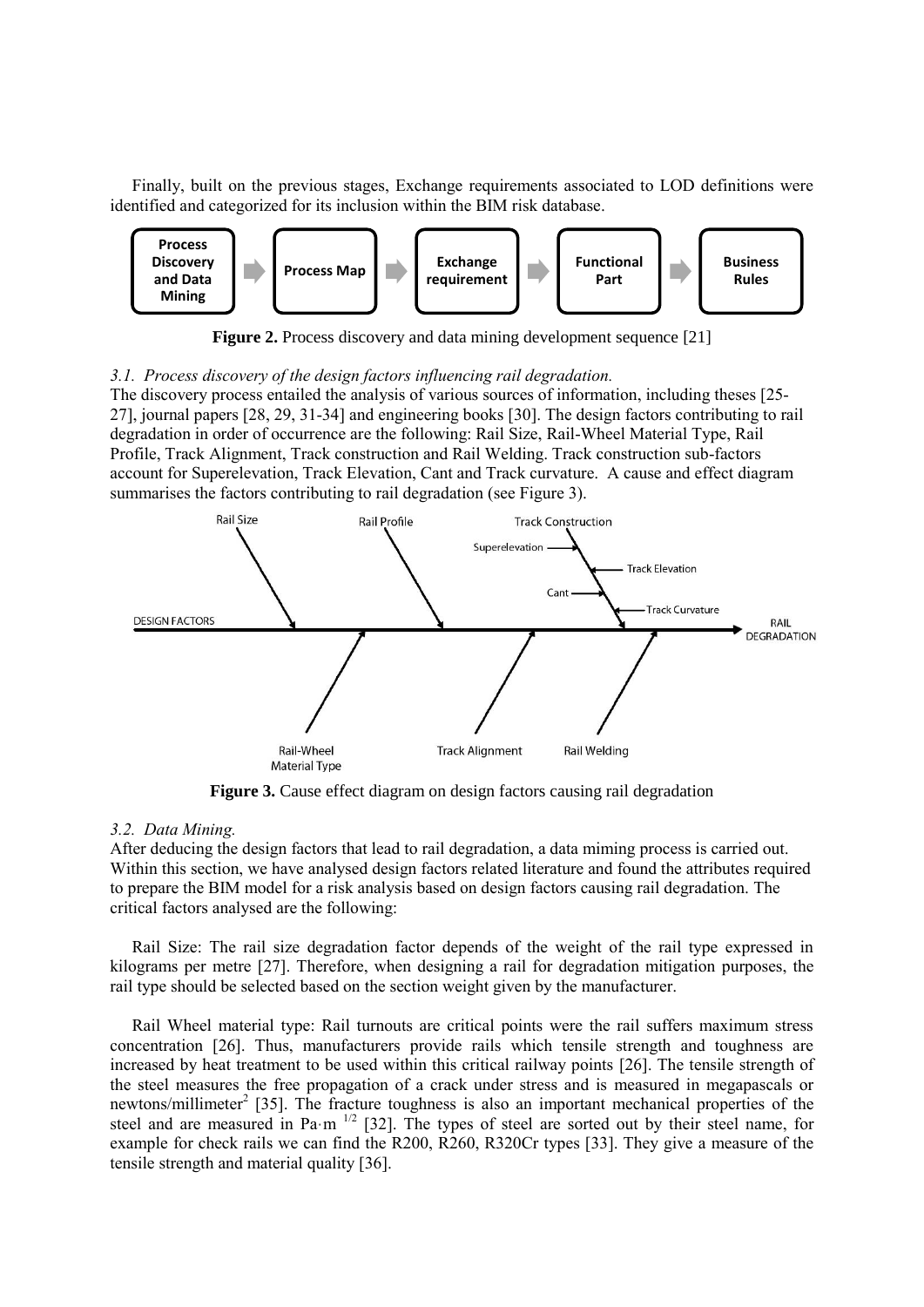Rail Profile: Rail profiles are designed according to their operational requirements. For example, the section shape. The EN 13674-3:2006+A1 gives a list of check rai profiles, for example 33C1, 36C1, 40C1 and so on [38].

Track alignment: Track alignment irregularity causes lateral shift of a wheelset. Therefore, the railwheel geometry relationship is affected by a misalignment which is measured in mm. [38]. The effects of track alignment irregularity are wheel-rail wear. However, proper studied misalignment is beneficial to improve structure irregularity of turnout [38].

Track construction: The selection of appropriate railway curve parameters in combination with superelevation, track elevation plays a significant role to reduce rail wear [39].

- Superelevation or cant is measured in cm and is considered the difference in height between the inner and outer rail on a curve.
- track curvature: The main parameters to consider are curve radius, circular curve length and the transition curve length all measured in meters.

Rail welding: There are several weld techniques which can introduce defects into the rail such as porosity, blowholes, cracks or slag inclusions [40]. Rail welding is a critical operation that results in residual stresses which might be the cause of rail web failure [27]

#### *3.3. Process Map*

The IDM Process Map for rail turnout design code checking generated for this research is shown in [Figure 5.](#page-11-0) The selection of the best LOD approach for the elaboration of a risk management database required a deep study of the LOD intrinsic constructs. Although many LOD specifications exist around the world, only three were analysed for its inclusion within the IDM. The LOD specification G202-2013 created by the American institute of Architects in the USA [41], the BIM Forum LOD Specification [42], and the PAS 1192-2-2013 [43] Level of Definition in the UK served to fulfill the sense of saturation needed to extract some preliminary conclusions. The following LOD constructs shown i[n Table 1](#page-5-0) were compared: Classification, Stage, BIM use, LOD type and Illustration.

**Table 1.** LOD constructs compared

<span id="page-5-0"></span>

|      | <b>Table 1.</b> LOD constructs compared                                       |                                                               |                                                    |                                                                                                                                                                                |                                                                                                                                    |               |  |
|------|-------------------------------------------------------------------------------|---------------------------------------------------------------|----------------------------------------------------|--------------------------------------------------------------------------------------------------------------------------------------------------------------------------------|------------------------------------------------------------------------------------------------------------------------------------|---------------|--|
| Year | Organisation and                                                              | Classification                                                | Stage and                                          | BIM use                                                                                                                                                                        | LOD types                                                                                                                          | Illustrations |  |
|      | standard name                                                                 |                                                               | dependency                                         |                                                                                                                                                                                |                                                                                                                                    |               |  |
| 2013 | [UK] PAS 1192-2-2013                                                          | NRM1,<br>CESMM,<br>Uniclass.<br>NRM3<br>dependent on<br>stage | End of<br>project stage<br>/ Dependent             | Design,<br>Analysis,<br>Coordination.<br>Sequencing,<br>Estimating,<br>fabrication,<br>capture of as<br>installed<br>information.<br>operation,<br>maintenance,<br>performance | 1: Brief,<br>2: Concept<br>3: Definition<br>4: Design<br>5: Build and<br>Commission<br>6: Handover and<br>closeout<br>7: Operation | Illustration  |  |
| 2013 | [AIA] Document<br>$G202TM-2013$ , Project<br><b>BIM Protocol Form</b>         | UniFormatTM,<br>MasterFormat,<br>Omniclass                    | Project<br>milestones /<br><b>Not</b><br>dependent | Coordination,<br>Analysis,<br>Estimating,<br>Scheduling,<br>Other uses                                                                                                         | 100,200,300,400,500<br>which can be<br>defined for each<br>BIM use for each<br>project milestone<br>(20)                           | Not Found     |  |
| 2013 | [AGC, AIA, BIM<br>Forum] Level of<br>Development (LOD)<br>Specification v2013 | UniFormat<br>2010                                             | <b>Not</b><br>dependent                            | Geometry,<br>Scheduling,<br>Estimating,<br>Coordination                                                                                                                        | 100,200,300,350,400<br>(5)                                                                                                         | Illustrations |  |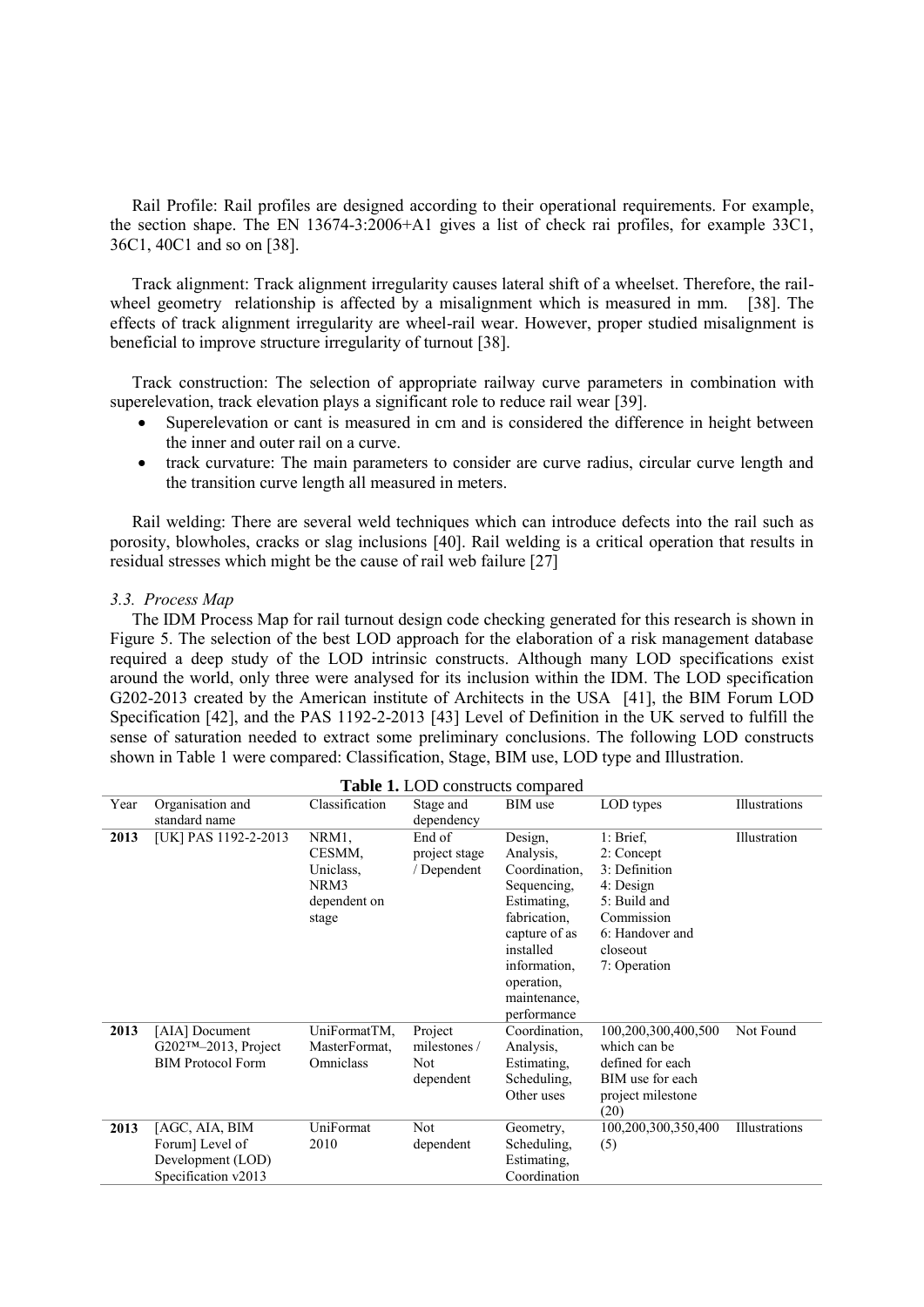The NMRA Technical Note TN-12 *Engineering Analysis and Geometric Design of Mode Railroad Turnouts* [1], sets the recommended design rationale used within this research to elaborate the Process Map.

#### *3.4. Exchange Requirements*

<span id="page-6-0"></span>The LOD deduction process entailed analysing and comparing the LOD constructs against the design rationale from the NMRA. Furthermore, the cause effect diagram on design factors causing rail degradation (see [Figure 3](#page-4-1)) helped to carry out the data mining exercise in section… The previous sections helped to deduct attributes as per LOD progression phases [\(Table 2\)](#page-6-0).

| <b>LOD</b> | <b>Attributes</b>        | Units                 |  |
|------------|--------------------------|-----------------------|--|
| 200        | Rail-Wheel material type | Material Type         |  |
|            | Tensile strength         | Mpa                   |  |
|            | Toughness                | $Pa.m$ <sup>1/2</sup> |  |
| 300        | Rail profile             | Profile Type          |  |
|            | Rail size                | Kg/m                  |  |
| 350        | Track alignment          | mm                    |  |
| 400        | Superelevation           | cm                    |  |
|            | Curvature                | m                     |  |
|            | Rail welding             | Weld Type             |  |

**Table 2.** Rail turnout degradation attributes and units as per LOD.

#### **4. Results and Discussion**

The present study has proposed the implementation of a framework for rail turnout code checking based on the LOD model progression (see [Figure 4\)](#page-6-1):



**Figure 4.** framework for rail turnout code checking based on the LOD model progression

<span id="page-6-1"></span>The use of the framework yielded the following LOD progression to support design data checking for rail turnout risk mitigation (see **Error! Reference source not found.**):

- LOD 100 and LOD 200: The American Railway Engineering Association (AREA) and the NMRA sets tabulated dimensions for turnouts. First, the designer should generate an approximate design. For example, as stipulated within the NMRA Technical Note TN-12 scale-independent equations.
- LOD 300: Later, the designer should consider producing scaled models with consistent dimensions, i.e. based on AREA and NMRA tabulated dimensions. Thus, using interoperable dimensions for product manufacturing comparison and selection [1].
- LOD 350: At this stage, the rail clearance should be inferred from the model, i.e. this can be useful to set the minimum railheads distance in a switch heel, which will be a function of the wheel flange thickness. Other relationships between parallel rails can be inferred, for example track alignment.
- LOD 400: Finally, installation and construction requirements can be inferred from the model and weld type and position can be precisely indicated.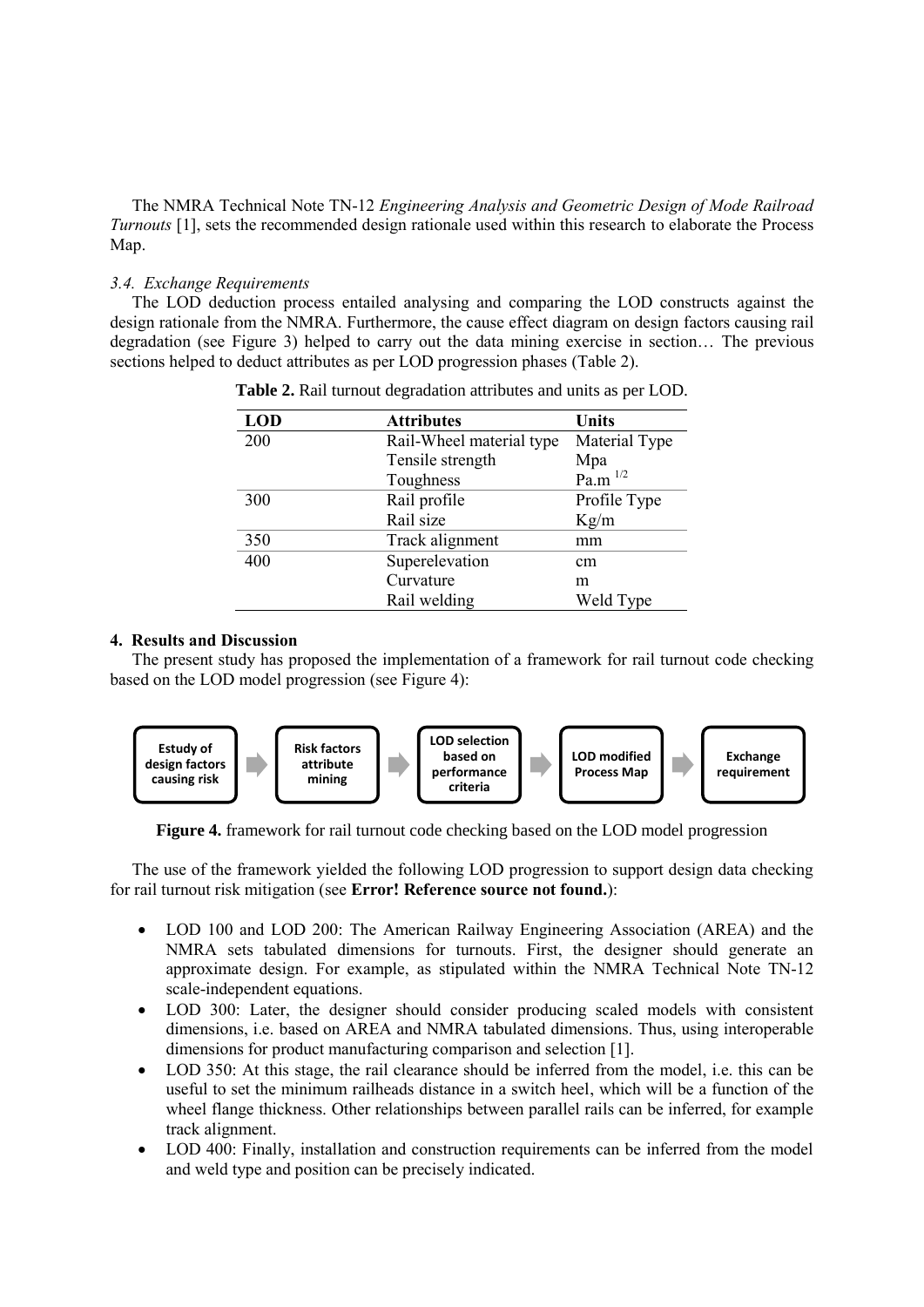The criteria for choosing a LOD specification was based on its benefits for code checking validation and generation of a risk database. The following LOD constructs were analysed: Classification, Stage, BIM use, LOD type and Illustration.

The AIA G202-2013 LOD allows for 4 authorised uses (Coordination, Analysis, Estimating and Scheduling), while it sets 5 phases of model progression that ranges from 100 (Generic), 200 (Approximate), 300 (Specific), 400 (Installation) and 500 (As build). Similarly, the BIM Forum LOD Specification v2013, introduces the LOD 350 for clash detection purposes [42]. Within these two specifications there are not LOD-Stage bindings. Thus, making it an accessible specifications to carry out model checks at the designer's interest as an activity parallel to design.

On the contrary, the PAS 1192, is a LOD-stage binding specification, which makes it difficult to specify product model progression independently of other products or assemblies [43]. The levels of model progression are the following 1 (Brief), 2 (Concept), 3 (Definition), 4 (Design), 5 (Build and Commission), 6 (Handover and closeout) and 7 (Operation).

Finally, the BIM Forum Specification gives a detailed description and illustration as per LOD, making LOD specification reliable both as model exchange input and output. Furthermore, it uses a classification system based on the Uniformat 2010 classification which could be used to identify products within BIM databases.

It was found that the best approach to code checking risk mitigation entailed selecting: LODs based on a classification system, non-stage dependent LODs, illustration based LODs and authorized uses which the designer can rely upon.

The advantage of LOD based design code checking over the previous approach (CAD files visual inspection) is that it can be used to minimize human prone design errors and mitigate its translation into the construction stages. The presented approach could also help to detect problems during design at periodical preset milestones without affecting later design stages. Thus, minimizing waste during design.

Furthermore, the wide LOD variety of constructs, gives place to freedom of choice for purposebased LOD construct selection. However, a framework for LOD implementation must be adopted by the industry in order to be able to advance in the field of IDM LOD based rule creation.

#### **5. Conclusion**

The present paper modifies the IDM methodology to integrate risk assessment methodologies during the IDM process discovery stage. Furthermore, it studies various LOD constructs for its implementation within the IDM standard. The integration of design factors causing risk, i.e. risk of derailment in railway turnouts, during the data discovery process of the IDM methodology has helped to discretize only the required data to build a risk management BIM database. The assignment of an LOD construct to a set of data, requires specialised management and process related expertise. This study is limited to single type of manufacturing product and BIM use. However, once the LOD implementation process within the IDM has been established it sets the link for prevention through design BIM risk management. Notwithstanding, the authors acknowledge that other researchers might find difficulties on selecting the best LOD approach to code checking. Thus, future study will study the proposal of a LOD framework for IDM implementation with the aim to advance in the area of LOD based code checking.

#### **Acknowledgement**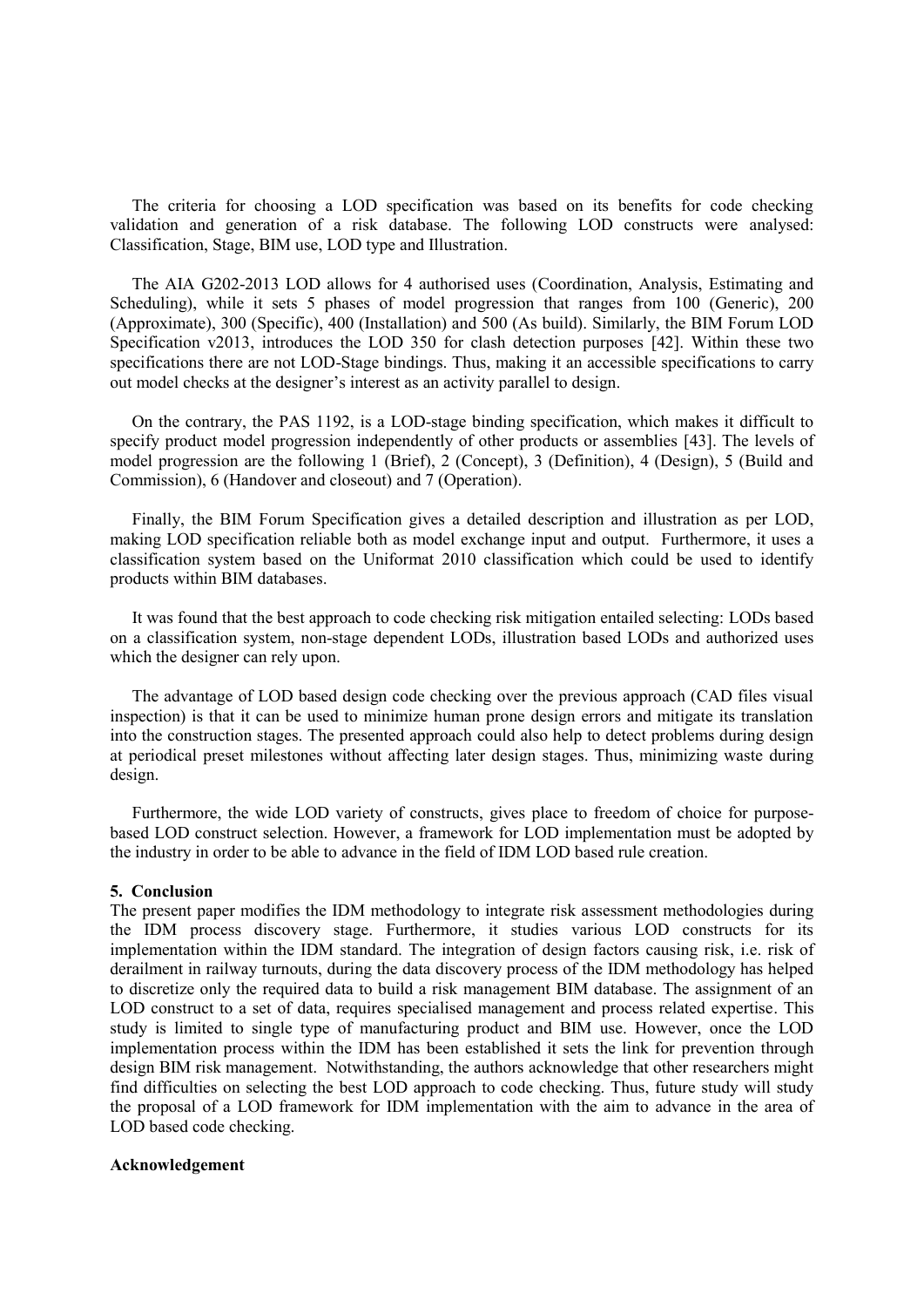The authors are sincerely grateful to European Commission for the financial sponsorship of the H2020-MSCA-RISE Project No. 691135 "RISEN: Rail Infrastructure Systems Engineering Network," which enables a global research network that tackles the grand challenge in railway infrastructure resilience and advanced sensing under extreme environments (http://www.risen2rail.eu).

#### **References**

[1] NMRA. "Engineering Analysis and Geometric Design of Model Railroad Turnouts". In: V.S. Fehr, editor. NMRA Technical Note TN-12: National Model Railroad Association, Inc.; 2015.

[2] S. Dindar, S. Kaewunruen, J.M. Sussman. "Climate Change Adaptation for GeoRisks Turnout Systems". *Procedia Engineering*. https://doi.org/10.1016/j.proeng.2017.05.032.

[3] Dindar S., Kaewunruen S. (2018) Assessment of Turnout-Related Derailments by Various Causes. In: Pombo J., Jing G. (eds) Recent Developments in Railway Track and Transportation Engineering. GeoMEast 2017. Sustainable Civil Infrastructures. Springer, Cham, https://doi.org/10.1007/978-3-319-61627-8\_2

[4] S. Dindar, . S. Kaewunruen and M. An, "Identification of appropriate risk analysis techniques for railway turnout systems," Journal Of Risk Research, pp. 1-21, E-pub ahead of print, 2016, [http://dx.doi.org/10.1080/13669877.2016.1264452.](http://dx.doi.org/10.1080/13669877.2016.1264452)

[5] ERA. "Rail accidents by type of accident (ERA data)". In: E.R. Agency, editor. Luxembourg2014.

[6] European Comission. "Final Report Summary – D-RAIL (Development of the Future Rail Freight System to Reduce the Occurrences and Impact of Derailment).". 2015.

[7] RSSB. "Derailment mitigation-categorisation of past derailments (T078 Report)". London: Rail Safety & Standards Board; 2004 17/03/2004.

[8] M. Gangolells, M. Casals, N. Forcada, X. Roca, A. Fuertes. "Mitigating construction safety risks using prevention through design". *Journal of Safety Research*. 2010;41(2):107-22.

[9] T.M. Toole, J. Gambatese. "The trajectories of prevention through design in construction". *Journal of safety research*. 2008;39(2):225-30.

[10] M.D. Martínez Aires, M.C. Rubio Gámez, A. Gibb. "Prevention through design: The effect of European Directives on construction workplace accidents". *Safety Science*. 2010;48(2):248-58.

[11] Kaewunruen S., Remennikov A.M., Dindar S. (2018) Influence of Asymmetrical Topology on Structural Behaviours of Bearers and Sleepers in Turnout Switches and Crossings. In: Pombo J., Jing G. (eds) Recent Developments in Railway Track and Transportation Engineering. GeoMEast 2017. Sustainable Civil Infrastructures. Springer, Cham

[12] S. Kaewunruen, J.M. Sussman, A. Matsumoto. "Grand challenges in transportation and transit systems". *Frontiers in built environment*. 2016;2:4.

[13] S. Dindar, S. Kaewunruen, M. An. "Identification of appropriate risk analysis techniques for railway turnout systems". *Journal of Risk Research*. 2016:1-22.

[14] D.C. Kent, B. Becerik-Gerber. "Understanding Construction Industry Experience and Attitudes toward Integrated Project Delivery". *Journal of Construction Engineering and Management*. 2010;136(8):815-25.

[15] M. Murray, M. Murray, D. Langford. Rethinking construction: the egan report (1998): Blackwell Science, Oxford, UK; 2003.

[16] S.M. Latham. Constructing the team: HM Stationery Office London; 1994.

[17] AIA. "Integrated Project Delivery: A Guide". In: A.N.A.C. Council, editor. version 1 ed2007.

[18] O.A. Olatunki, Sher, , G. W., N. . "Building information modelling and quantity surveying practice ". *Emirates Journals for Engineering Research*. 2009.

[19] W. Solihin, C. Eastman. "Classification of rules for automated BIM rule checking development". *Automation in construction*. 2015;53:69-82.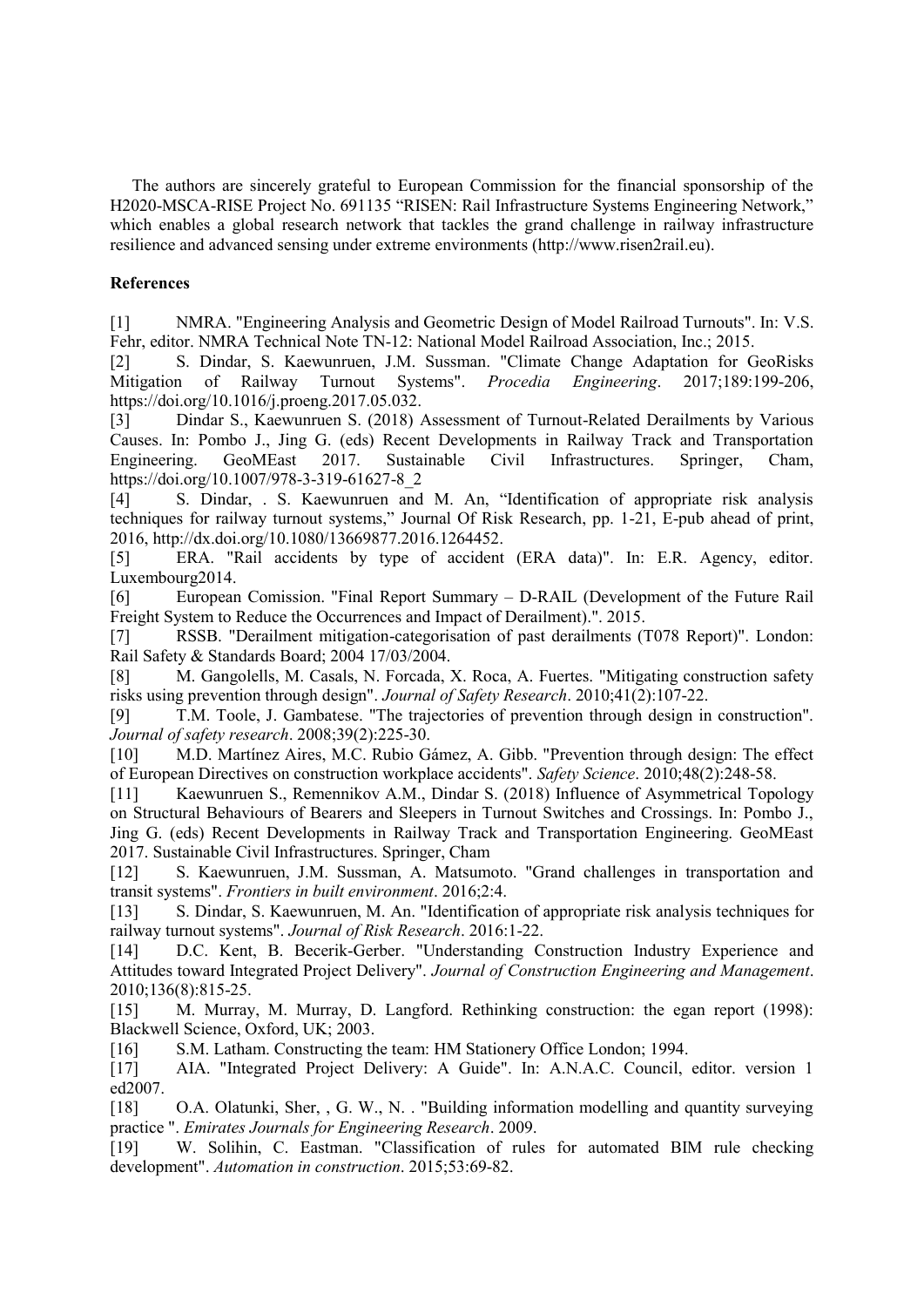[20] BIM Forum. "Level of Development Specification ". for Building Information Models: Specification BIM Forum; 2016.

[21] R.H. Allen, R.D. Sriram. "The Role of Standards in Innovation". *Technological Forecasting and Social Change*. 2000;64(2–3):171-81.

[22] A. Gigante-Barrera, D. Ruikar. "BIM maturity implementation for Electrical Manufacturers within the UK: Model Element LOD Creation Using the Information Delivery Manual Standard". In: N. Yabuki, K. Makanae, editors. *Proceedings of the 16th International Conference on Computing in Civil and Building Engineering*; July 6 - 8, 2016; Osaka, Japan. Osaka, Japan: ICCCBE2016 Organizing Committee; 2016. p. 156

[23] Y.-C. Lee, C.M. Eastman, W. Solihin. "An ontology-based approach for developing data exchange requirements and model views of building information modeling". *Advanced Engineering Informatics*. 2016;30(3):354-67.

[24] J. Wix, J. Karlshøj. "Information Delivery Manual Guide to Components and Development Methods". BuildingSMART International; 2010 05/12/10.

[25] R.B. Faiz. "An empirical rail track degradation model based on predictive analysis of rail profile and track geometry": © Rizwan Bin Faiz; 2010.

[26] K. Karttunen. "Influence of rail, wheel and track geometries on wheel and rail degradation". Göteborg, Sweden: Chalmers University of Technology; 2015.

[27] S. Kumar. "Reliability analysis and cost modeling of degrading systems". Luleå, Sweden: Luleå tekniska universitet; 2008.

[28] A.R. Andrade, P.F. Teixeira. "A Bayesian model to assess rail track geometry degradation through its life-cycle". *Research in Transportation Economics*. 2012;36(1):1-8.

[29] A.R. Andrade, P.F. Teixeira. "Uncertainty in rail-track geometry degradation: Lisbon-Oporto line case study". *Journal of transportation engineering*. 2011;137(3):193-200.

[30] K. Tzanakakis. The railway track and its long term behaviour: a handbook for a railway track of high quality: Springer Science & Business Media; 2013.

[31] Y.-J. Zhang, M.H. Murray, L. Ferreira. "Modelling rail track performance: an integrated approach". *Transport Journal*. 2000:187-94.

[32] G. Chattopadhyay, S. Kumar. "Parameter estimation for rail degradation model". *in International Journal of Performability Engineering*. 2008.

[33] C. Vale, S.M. Lurdes. "Stochastic model for the geometrical rail track degradation process in the Portuguese railway Northern Line". *Reliability Engineering & System Safety*. 2013;116:91-8.

[34] I. Soleimanmeigouni, A. Ahmadi, U. Kumar. "Track geometry degradation and maintenance modelling: A review". *Proceedings of the Institution of Mechanical Engineers, Part F: Journal of Rail and Rapid Transit*. 2016:0954409716657849.

[35] C.-j. Liu, Y.-h. Huang, M.-f. Jiang. "Effects and Mechanisms of RE on Impact Toughness and Fracture Toughness of Clean Heavy Rail Steel". *Journal of Iron and Steel Research, International*. 2011;18(3):52-8.

[36] K. Mädler, A. Zoll, R. Heyder, M. Brehmer, editors. "Rail materials–alternatives and limits". *Proc 8th World Congress on Railway Research (WCRR), Seoul, Korea*; 2008

[37] BSI. "EN 13674-3:2006+A1:2010". Railway applications Track Rail Check rails: British Standards Institution; 2006.

[38] L. Wang, P. Wang, S. Quan, R. Chen. "The effect of track alignment irregularity on wheelrail contact geometry relationship in a turnout zone". *Journal of Modern Transportation*. 2012;20(3):148-52.

[39] J. Wang, X. Chen, X. Li, Y. Wu. "Influence of heavy haul railway curve parameters on rail wear". *Engineering Failure Analysis*. 2015;57:511-20.

[40] G.N. Namboodiri, K. Balasubramaniam, T. Balasubramanian, J. James, Sriharsha, D.O. Thompson, et al., editors. "Rail weld inspection using phased array ultrasonics". *AIP Conference Proceedings*; 2013: AIP.0735411298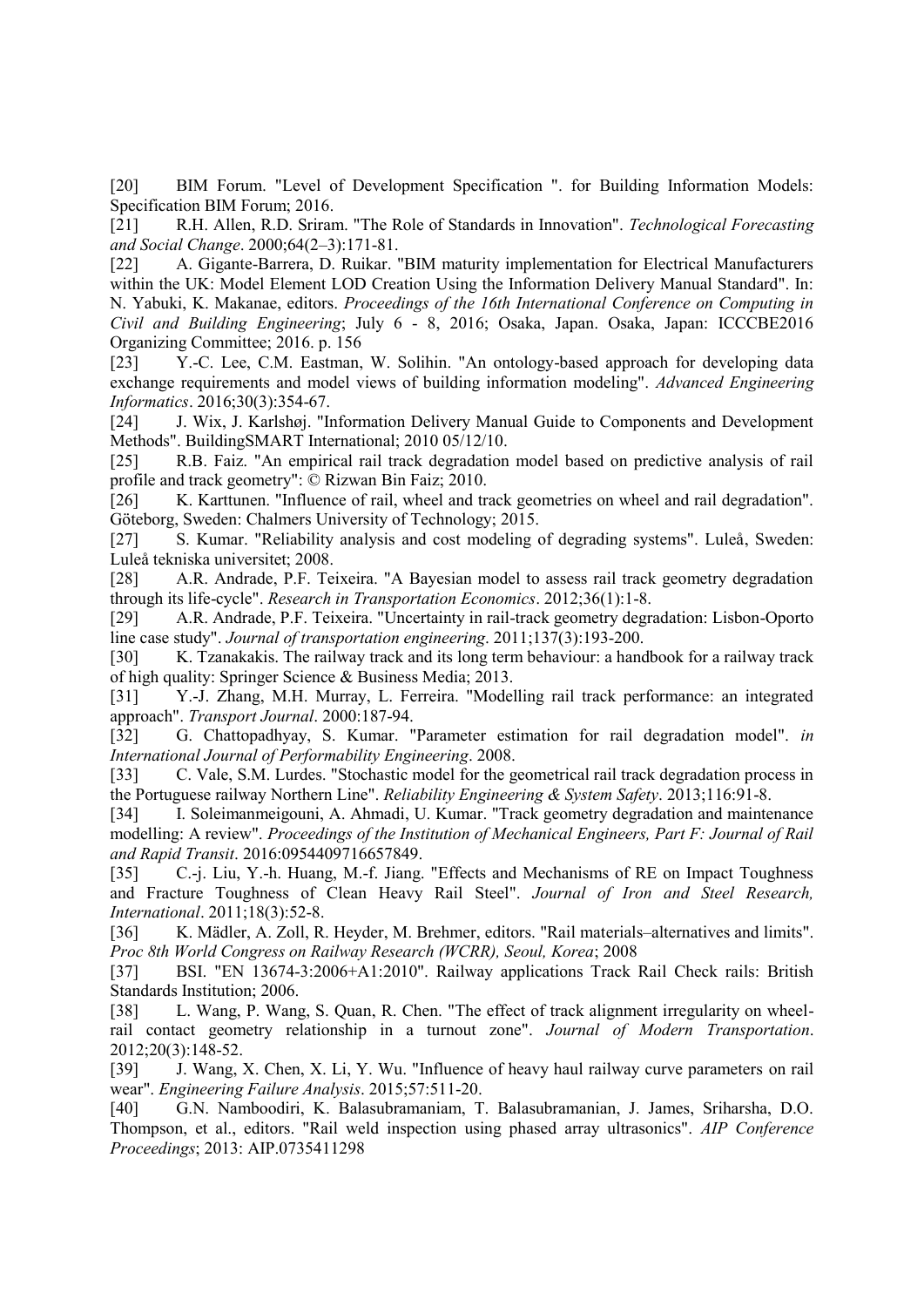[41] AIA. "AIA Document G202–2013". Project Building Information Modeling Protocol Form: American Institute of Architects; 2013.

[42] BIM Forum. "Level of Development Specification ". for Building Information Models: Specification BIM Forum; 2013.

[43] BSI. "PAS 1192-2 ". Specification for information management for the capital/delivery phase of construction projects using building information modelling: British Standards Institution; 2013.

**6. Appendix A**